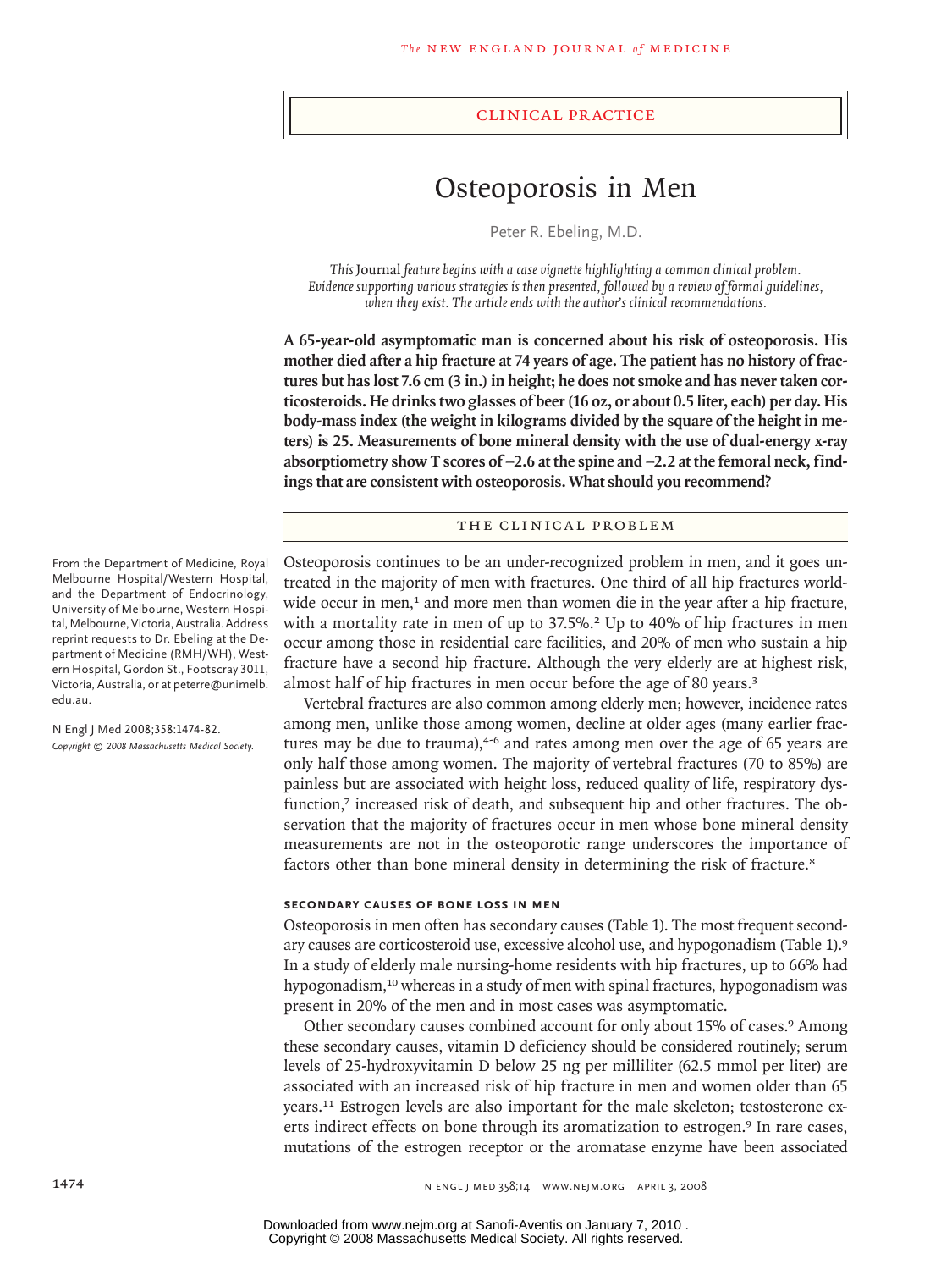| Table 1. Secondary Causes of Osteoporosis in Men.*                                                                                                                                                                                                                                                                                                                                                                                                                                |                                                                                                                                                                                                                                                                                                                                                                                                                                                                                                                                                                                                                                                                                                           |  |  |  |
|-----------------------------------------------------------------------------------------------------------------------------------------------------------------------------------------------------------------------------------------------------------------------------------------------------------------------------------------------------------------------------------------------------------------------------------------------------------------------------------|-----------------------------------------------------------------------------------------------------------------------------------------------------------------------------------------------------------------------------------------------------------------------------------------------------------------------------------------------------------------------------------------------------------------------------------------------------------------------------------------------------------------------------------------------------------------------------------------------------------------------------------------------------------------------------------------------------------|--|--|--|
| Common                                                                                                                                                                                                                                                                                                                                                                                                                                                                            | <b>Less Common</b>                                                                                                                                                                                                                                                                                                                                                                                                                                                                                                                                                                                                                                                                                        |  |  |  |
| Cushing's syndrome or corticosteroid therapy<br>$(e.g., > 5 mg/day for > 3 months)$<br>Excessive alcohol uset<br>Primary or secondary hypogonadism (e.g., as-<br>sociated with medications, such as cortico-<br>steroids, opioids, and androgen-depriva-<br>tion therapy for prostate cancer)<br>Low calcium intake and vitamin D deficiency or<br>insufficiency (serum 25-hydroxyvitamin D<br><30 ng/ml [75 nmol/liter])<br>Smoking<br>Family history of minimal-trauma fracture | Low BMI (<20) and eating disorders associated with decreased BMI<br>Lack of exercise or excessive exercise<br>Antiepileptic drugs (phenytoin, phenobarbitone, primidone, carba-<br>mazepine)<br>Thyrotoxicosis or thyroxine overreplacement<br>Primary hyperparathyroidism<br>Chronic liver or kidney disease<br>Malabsorption, including celiac disease<br>Hypercalciuria<br>Rheumatoid arthritis or ankylosing spondylitis<br>Type 1 or type 2 diabetes mellitus<br>Multiple myeloma or other monoclonal gammopathies<br>HIV or its treatment with protease inhibitors<br>Mastocytosis<br>Organ transplantation or immunosuppressive agents (cyclosporine<br>and tacrolimus)<br>Osteogenesis imperfecta |  |  |  |

\* BMI denotes body-mass index, defined as the weight in kilograms divided by the square of the height in meters, and HIV human immunodeficiency virus.

† Excessive use is defined as 18 oz (533 ml) or more of full-strength beer, 7 oz (207 ml) or more of wine, or 2 oz (59 ml) or more of spirits per day.

with severe osteoporosis in men.<sup>12,13</sup> In up to 40% of cases in men, no secondary cause is identified, and the osteoporosis is considered to be primary or idiopathic.

## **Natural History of Bone Loss in Men**

Longitudinal studies suggest that in men bone loss accelerates after the age of 70 years $14$ ; rapid bone loss is more common with deficient testosterone or estradiol levels.15 In contrast to bone loss in women, who lose trabeculae with age, in men bone loss due to trabecular thinning is secondary to reduced bone formation.16 The preservation of trabecular numbers in men may help explain their lower lifetime risk of fractures (Fig. 1). In men, trabecular bone loss starts early in life, in association with changes in the insulin-like growth factor 1 (IGF-1) regulating system, whereas cortical bone loss occurs later (85% occurs after 50 years of age), in association with decreases in bioavailable testosterone and estrogen and increased bone remodeling.<sup>17</sup>

## STR ATEGIES AND EVIDENCE

#### **Diagnosis**

Bone mineral density, measured by dual-energy x-ray absorptiometry, is a robust predictor of fractures. Each decrease of 1 SD in hip bone mineral density is associated with an increased relative risk of hip fracture of 2.6. Although the relationship between bone mineral density and fracture is a continuous one, a World Health Organization (WHO) working group has assigned thresholds for the diagnosis of osteoporosis and osteopenia in postmenopausal women, using total-hip bone mineral density (Table 2). These thresholds are now applied to other anatomical sites and to men.

Recent epidemiologic data suggest that for any given absolute bone mineral density value at the spine or hip, the risk of fracture is similar among men and women of the same age.18-20 Nevertheless, the average bone mineral density in men who fracture a hip is higher than in women, suggesting that other factors (bone microarchitecture or trauma) may contribute to the risk of fracture more in men than in women. For diagnostic purposes, this discrepancy is addressed by use of a sex-specific T score, but this practice remains controversial. Using male-specific cutoffs for hip bone mineral density, the National Health and Nutrition Examination Survey III study showed that 6% of U.S. men who were 50 years of age or older had osteoporosis and 47% had osteopenia,<sup>21</sup> as compared with corresponding prevalences in women of 18% and 50%, respectively. If female reference ranges were used in men, the prevalences of osteoporosis and osteopenia would be reduced by two thirds.

Bone densitometry is recommended in men 70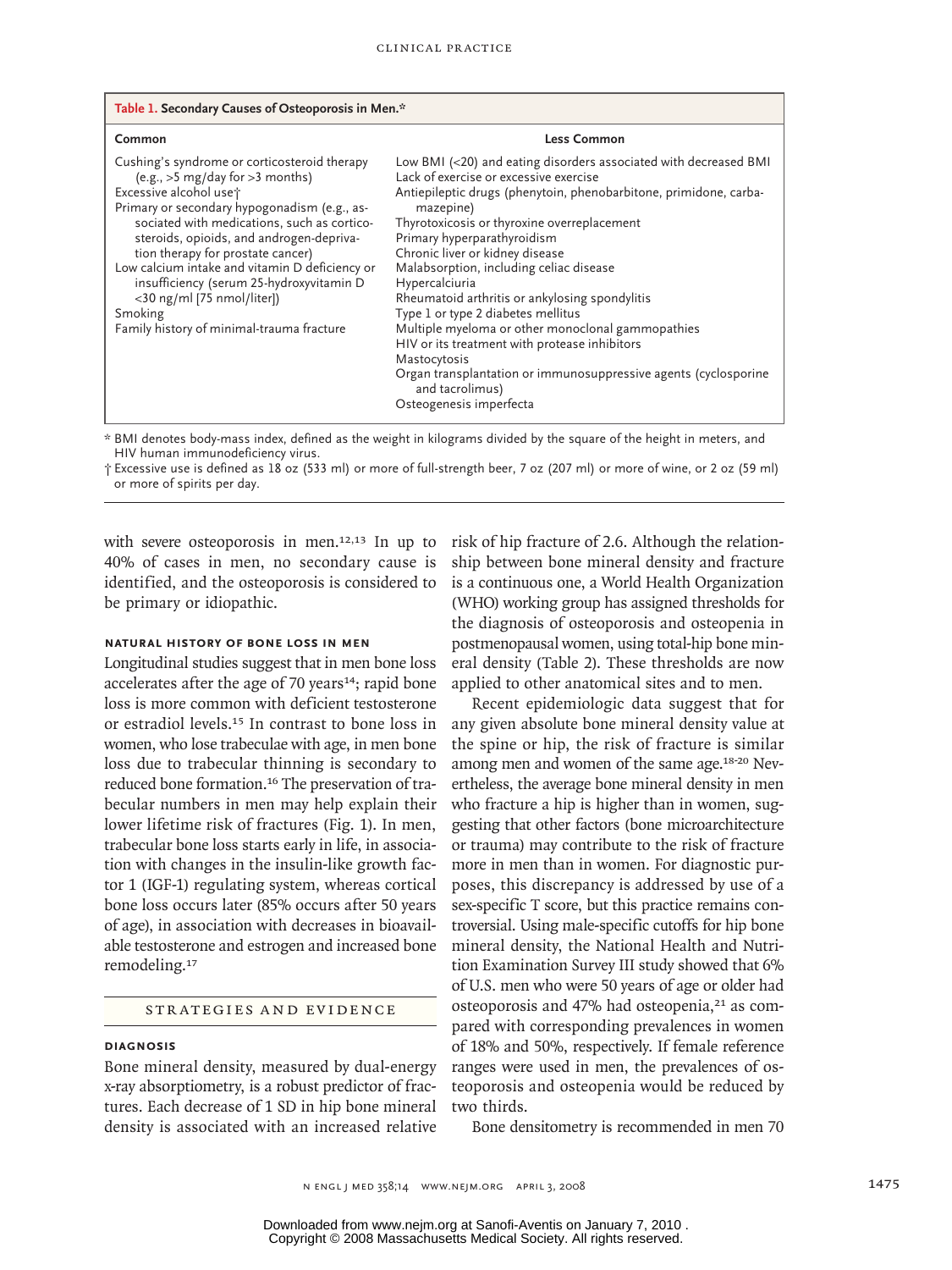#### The NEW ENGLAND JOURNAL of MEDICINE



periprieral quantitative computed tomography, a not<br>invasive technology. Trabecular microstructural variman, which are absent or less prominent in the older peripheral quantitative computed tomography, a non-(Panels A, B, and C, respectively), on high-resolution mvasive teennology: masecalar merostraetariar vari-<br>ables are also indicated: BV/TV denotes bone volume, TbN trabecular number, TbTh trabecular thickness, **FIGURE REDRAW REDRAW REDRAWN CONTROLLER CHECK CARGING THE AND FIGURE 2018** dicates prominent platelike trabeculae in this young men. Adapted from Khosla et al.<sup>16</sup>

years of age or older — or earlier in men with major risk factors for osteoporosis (Table 3 and Fig. 2). Measurements of bone mineral density at the femoral neck are preferable to spinal measurements. Patients should be assessed routinely for risk factors for osteoporosis (Table 3) and for clinical signs of secondary causes (Table 1).

#### **Additional Testing**

#### Laboratory Tests

Further testing is strongly indicated to rule out secondary causes when the z score is below −2.0 (2 SD below the age-specific mean) on bone densitometry. Routine tests include measurements of serum calcium and creatinine levels, liver-function tests, measurement of the thyrotropin level, and a complete blood count. If clinically indicated, serum protein electrophoresis and tests for urinary Bence Jones protein (to check for monoclonal gammopathy), anti–tissue transglutaminase antibodies (to check for celiac sprue), 24-hour urinary cortisol or calcium, and human immunodeficiency virus antibodies should be performed.

Since hypogonadism is often difficult to detect on the basis of the patient's history and the physical examination alone, measurement of the total testosterone level is recommended in all men with osteoporosis. Sex hormone−binding globulin levels may provide additional information in some cases (e.g., in men with insulin resistance or obesity, in whom low levels of sex hormone−binding globulin may complicate interpretation of total testosterone levels).

Serum levels of 25-hydroxyvitamin D should also be measured. Levels below 30 ng per milliliter (75 nmol per liter) should be treated.

There are limited data relating markers of bone turnover to the risk of fracture among men.<sup>24</sup> These markers show high biologic variability, and their measurement has not been shown to improve outcomes in men with osteoporosis, so their routine use in practice cannot currently be recommended. However, they may be useful for men in whom no apparent cause of osteoporosis can be detected on other tests and for men with very low bone mineral density to detect low levels of bone formation.

## *Vertebral-Fracture Assessment*

A history of a minimal trauma fracture after the age of 50 years is the strongest clinical risk factor for fracture.<sup>25</sup> Recognition of fractures is important for risk stratification, particularly in men with osteopenia. Among minimal trauma fractures, vertebral fractures are most common and are often clinically silent. Spinal radiography is useful for diagnosis, but it is costly and involves a relatively high dose of radiation.<sup>26</sup> Assessment of vertebral fracture is now possible with dual-energy x-ray ab-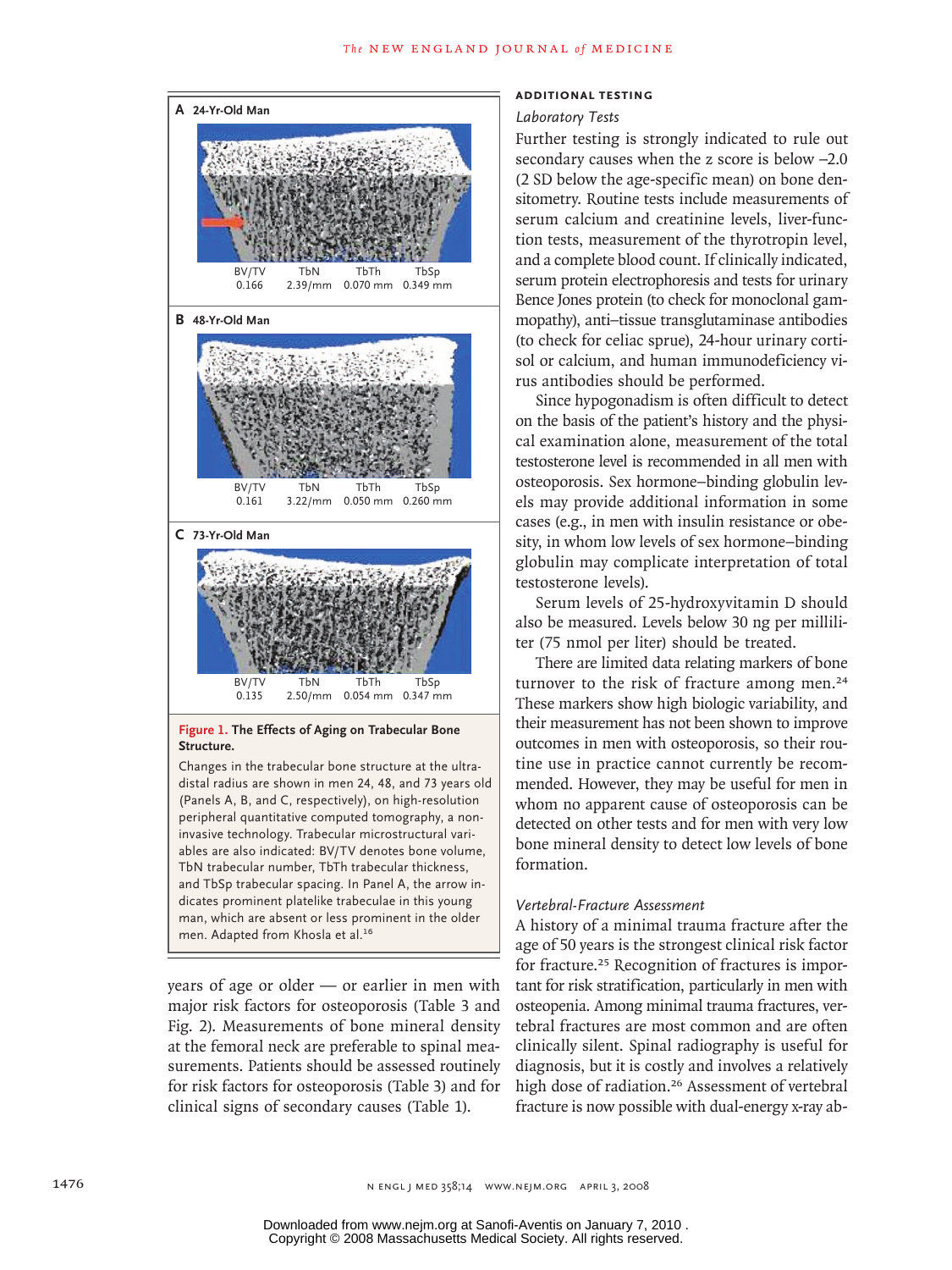| Table 2. WHO Diagnostic Categories of Bone Mineral Density.* |                                                                                                                                                                                        |  |  |  |
|--------------------------------------------------------------|----------------------------------------------------------------------------------------------------------------------------------------------------------------------------------------|--|--|--|
| <b>Diagnostic Category</b>                                   | Criterion                                                                                                                                                                              |  |  |  |
| Normal bone mass                                             | A value for bone mineral density or bone mineral content within 1.0 SD of the refer-<br>ence mean for young adults (T score -1.0 or higher)                                            |  |  |  |
| Low bone mass (osteopenia)                                   | A value for bone mineral density or bone mineral content that is more than 1.0 but<br>less than 2.5 SD below the mean for young adults (T score between -1.0 and -2.5)                 |  |  |  |
| Osteoporosis                                                 | A value for bone mineral density or bone mineral content that is 2.5 SD or more below<br>the mean for young adults (T score -2.5 or lower)                                             |  |  |  |
| Severe osteoporosis (estab-<br>lished osteoporosis)          | A value for bone mineral density or bone mineral content that is 2.5 SD or more below<br>the mean for young adults in combination with one or more fragility (low-trauma)<br>fractures |  |  |  |

\* This information is from the World Health Organization (WHO) and was originally developed for white postmenopausal women but is now also applied to men.

sorptiometry. Images of the lateral spine can be obtained with the use of newer machines and special software,<sup>27</sup> with high sensitivity and specificity for moderate fractures (height loss, 30 to 40%) and severe fractures (height loss, more than 40%), but spinal radiographs remain the gold standard.<sup>28</sup> The finding of mild vertebral deformities with the use of dual-energy x-ray absorptiometry is less specific and should be differentiated from nonosteoporotic short vertebral height (height loss, 15% or less, without central endplate compression), a common finding on spinal radiographs.<sup>29</sup>

## **Management**

Decisions regarding treatment should be based on the absolute risk of fracture. The bone mineral density measurement is a key factor in decision making. A WHO working group has identified the clinical risk factors that can be used to predict the risk of fracture independently of bone mineral density in both sexes (Table  $3)^{22,30}$ ; use of these factors along with bone mineral density is considered to improve fracture prediction as compared with the use of bone mineral density alone. Countryand ethnic group–specific risk-assessment tools incorporating clinical risk factors with age and bone mineral density measurements are now available to calculate the risk of fracture in men 50 years of age or older (FRAX is the new fracture risk assessment tool from the WHO). These tools are the best adjunct to measurement of bone mineral density in calculating the risk of hip fracture in men.31 Biomarkers such as low testosterone levels23 and low levels of 25-hydroxyvitamin D are also useful in predicting an increased risk of fracture.

## *Nonpharmacologic Therapy*

General preventive and lifestyle measures apply to all men (Table 4). In healthy older men, high-intensity, progressive resistance training, weight-bearing exercise, or both<sup>32</sup> increase bone mineral density as compared with that in controls. Although there is a lack of data from clinical trials showing that these changes in bone mineral density translate into a reduced risk of fracture, observational data suggest a lower risk among older men who maintain an active lifestyle.33 Meta-analyses of trials show that balance and strengthening exercises reduce the risk of falls among older adults.<sup>34</sup> Fall-prevention strategies,<sup>35</sup> although beyond the scope of this review, should be implemented. Hip protectors have been suggested as a means of reducing the risk of hip fracture among the elderly, but a recent trial involving elderly male and female nursing-home residents showed no significant benefit.<sup>36</sup>

Calcium and vitamin D supplements are often recommended to maintain bone mineral density. Although there are conflicting data on the benefits of supplementation, a recent systematic review of nearly 64,000 participants in randomized trials showed that ingestion of calcium (1200 mg or more daily) or calcium with vitamin D (800 IU or more daily) reduced osteoporotic fractures by 12% in both men and women 50 years of age or older.37 Fracture reduction appeared to be greater among participants who had at least an 80% rate of compliance with calcium and vitamin D recommendations (24% risk reduction, vs. 12% among participants with a lower compliance rate) and among those with a daily intake of at least 1200 mg of calcium and at least 800 IU of vitamin D. In a

Copyright © 2008 Massachusetts Medical Society. All rights reserved. Downloaded from www.nejm.org at Sanofi-Aventis on January 7, 2010 .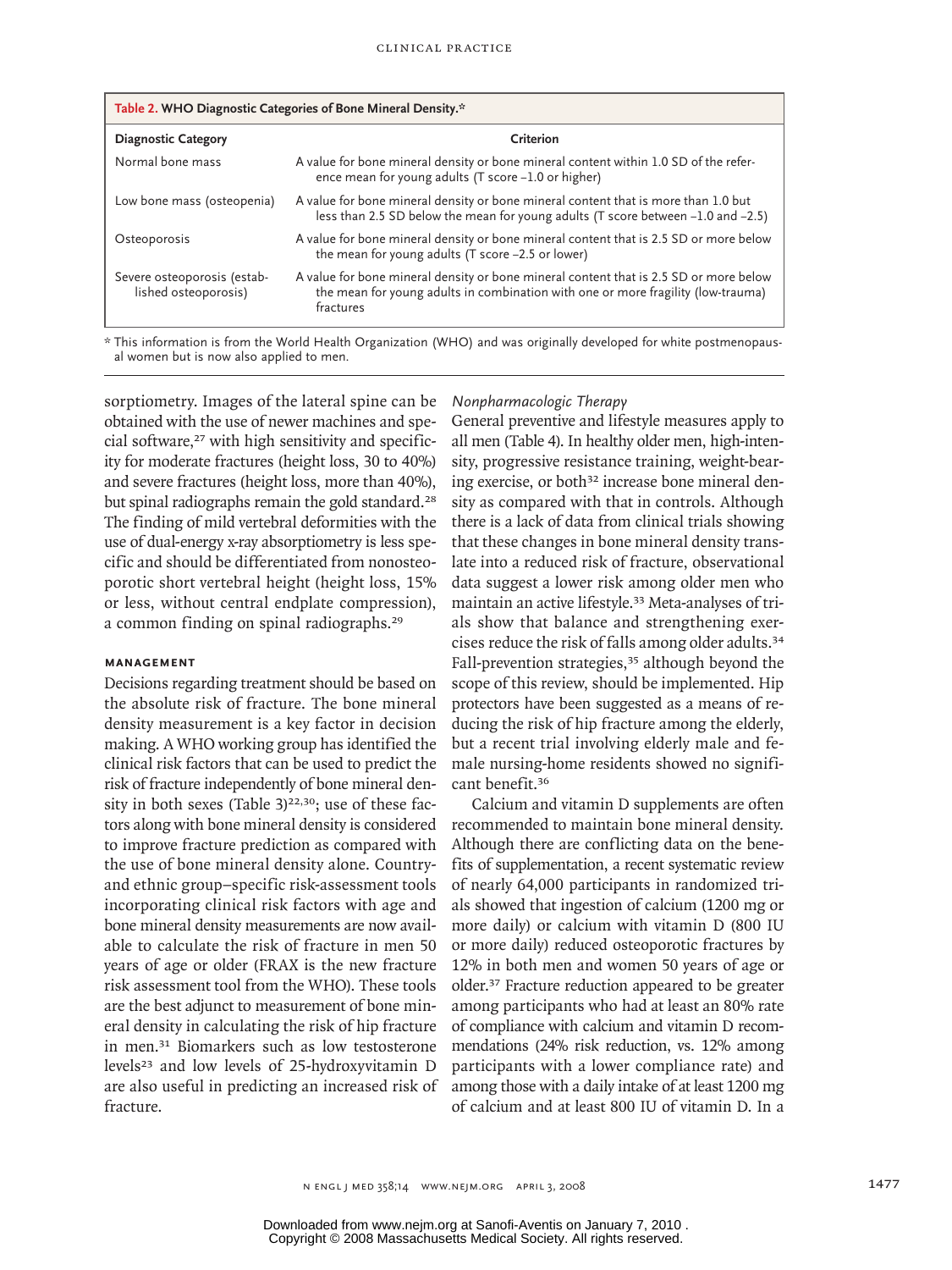| Table 3. Risk Ratio for Hip Fracture According to Risk Factors Adjusted |
|-------------------------------------------------------------------------|
| for Age and for Bone Mineral Density in Men and Women.*                 |

|                                               | <b>Adjusted Risk Ratio</b><br>with Adjustment for Bone |  |
|-----------------------------------------------|--------------------------------------------------------|--|
| <b>Risk Factor</b>                            | Mineral Density (95% CI)                               |  |
| Low or high BMI                               |                                                        |  |
| 20 vs. 25                                     | $1.42$ (1.23–1.65)                                     |  |
| $30 \text{ vs. } 25$                          | $1.00(0.82 - 1.21)$                                    |  |
| Prior fracture at >50 years of age            | $1.62$ (1.30-2.01)                                     |  |
| Parental history of hip fracture              | $2.28(1.48-3.51)$                                      |  |
| Current smoking                               | $1.60(1.27-2.02)$                                      |  |
| Use of systemic corticosteroids for >3 months | $2.25(1.60-3.15)$                                      |  |
| Excessive alcohol use t                       | $1.70(1.20 - 2.42)$                                    |  |
| Rheumatoid arthritis                          | $1.73(0.94 - 3.20)$                                    |  |
| Low testosterone:                             |                                                        |  |
| Hip fracture                                  | $1.88(1.24 - 2.82)$                                    |  |
| Other nonvertebral fracture                   | $1.32(1.03 - 1.68)$                                    |  |

\* Adapted from Kanis et al.22 BMI denotes body-mass index, and CI confidence interval.

† Excessive use is defined as more than 2 units, or 18 g per day, equivalent to 18 oz (533 ml) or more of full-strength beer, 7 oz (207 ml) or more of wine, or 2 oz (59 ml) or more of spirits per day.

 $\ddagger$  Data on low testosterone are from Meier et al.<sup>23</sup>

trial comparing calcitriol (0.50  $\mu$ g daily) with calcium supplementation (1 g daily) in men with osteoporosis, changes in bone mineral density were similar in the two groups over a period of 2 years.38 Recommendations support supplementation with cholecalciferol at doses of 800 to 2000 IU daily,39 with the goal of maintaining serum levels of 25-hydroxyvitamin D at 30 ng per milliliter or more. The recommended daily intake of calcium for men with osteoporosis is 1200 to 1500 mg.

## *Pharmacologic Therapy*

Pharmacologic therapy is indicated in men with T scores below −2.5 or with less marked bone loss and a vertebral fracture. Most experts would also recommend treatment for men with osteopenia and a nonvertebral fracture after minimal trauma (Fig. 2).

#### Bisphosphonates

A randomized, double-blind trial involving 241 hypogonadal or eugonadal men with osteoporosis showed that treatment with 10 mg of alendronate per day for 2 years increased bone mineral density in the spine and femoral neck<sup>40</sup> and significantly reduced the incidence of radiologic, but not clinical, vertebral fractures at 2 years (0.8%, vs. 7.1% in the placebo group). The trial was not powered to assess reductions in other fractures.

In an open-label study, men with osteoporosis taking the oral bisphosphonate risedronate at a dose of 5 mg per day for 1 year had increased bone mineral density in the spine and proximal femur<sup>41</sup> and a reduced risk of radiologic vertebral fractures; however, a weakness of the study was the lack of blinding. More data are required to determine the effects of oral bisphosphonates on nonvertebral and hip fractures in men with osteoporosis.

In a recent randomized trial, the intravenous bisphosphonate zoledronic acid, given in one or two 5-mg doses over the course of 23 months, reduced overall rates of clinical fracture and death, but not the rate of hip fracture, among elderly men and women with a previous hip fracture.<sup>42</sup> Potential adverse effects of zoledronic acid include fever and myalgia and worsening of renal impairment. The use of both intravenous and oral bisphosphonates has in rare cases been linked to osteonecrosis of the jaw, although the limited data now available indicate few cases in patients receiving doses used for osteoporosis.<sup>43</sup>

#### Anabolic Agents

Anabolic agents may correct an underlying defect in osteoblast function, which has been implicated as a cause of osteoporosis in men.44 Trials show that daily subcutaneous administration of 20  $\mu$ g of teriparatide (parathyroid hormone [1-34]) increases the bone mineral density of the spine and proximal femur in hypogonadal or eugonadal men with osteoporosis.<sup>45</sup> In follow-up studies, previous therapy with teriparatide was associated with a reduction in the risk of moderate or severe vertebral fractures.46 Data on the effects of teriparatide on nonvertebral fractures in men are lacking. The increase in bone mineral density stimulated by parathyroid hormone therapy in men was blunted when parathyroid hormone was given with alendronate<sup>47</sup> but not when it was given after risedronate.<sup>48</sup> After parathyroid hormone therapy is stopped, initiation of bisphosphonate therapy is recommended, since this strategy results in further gains in bone mineral density.49 Side effects of teriparatide, which are mild, include dizziness and leg cramps (in less than 10% of patients). An increased risk of osteosarcoma was observed with teriparatide in an oncogenicity study in rats, but it has not been shown in humans. This agent is suitable for men with severe osteoporosis and in those who cannot tol-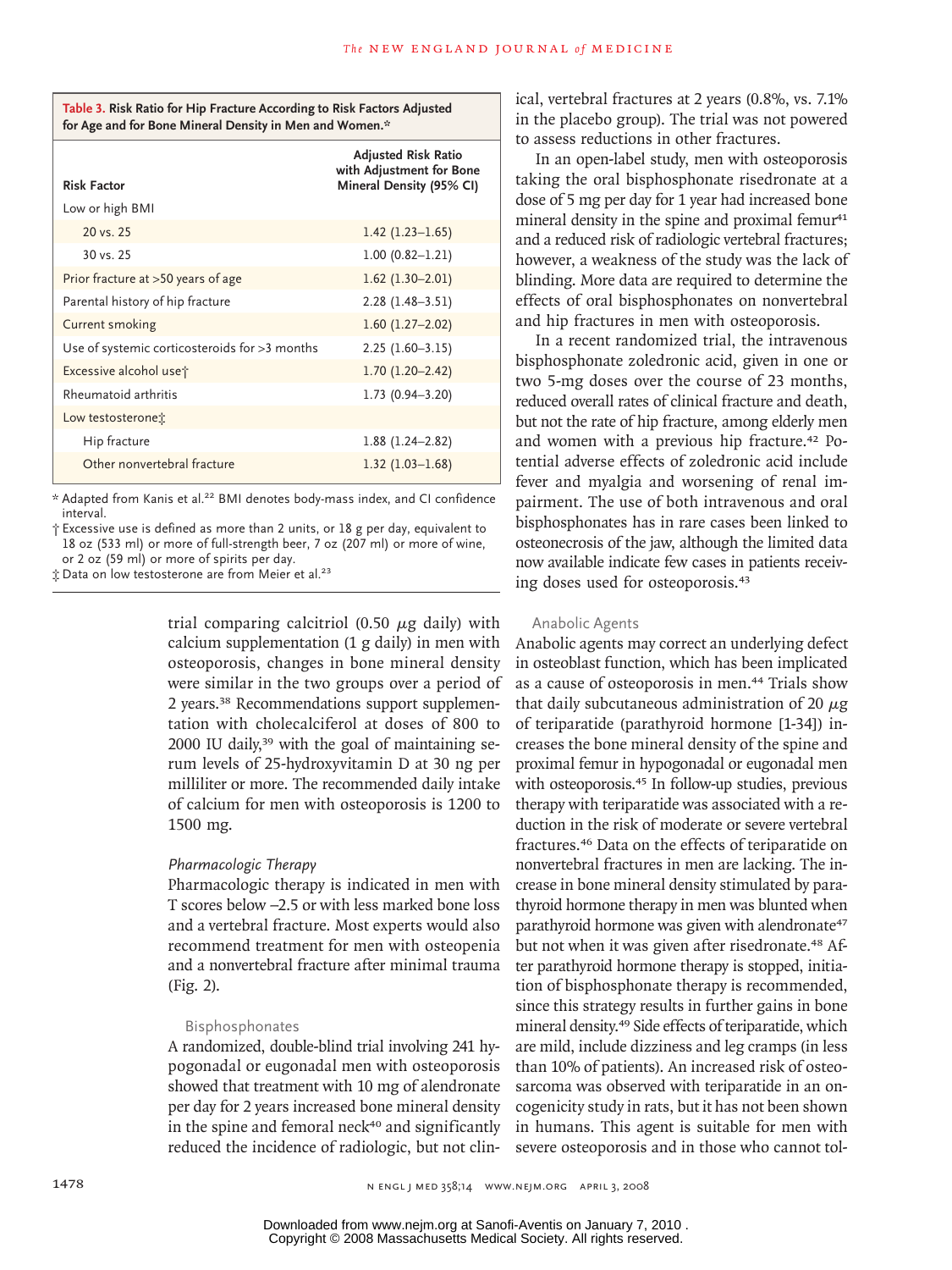#### clinical pr actice



erate or do not have an adequate response to bisphosphonates.

## Testosterone Therapy

Studies of testosterone in men with osteoporosis nadal men, ma are limited, and none have used fractures as a primary end point. The effects of testosterone on cortical and trabecular bone mass are greatest when it is used in hypogonadal adolescents.<sup>50</sup> In a 3-year are more controversial. In one study, transdermal study of hypogonadal men over 65 years of age,

those receiving testosterone-replacement therapy had an 8.9% greater increase in the bone mineral density of their spine than did those receiving placebo.<sup>51</sup> In a 2-year observational study in hypogonadal men, magnetic resonance imaging studies showed that testosterone therapy was associated with improvements in trabecular connectivity.<sup>52</sup>

> The effects of testosterone in eugonadal men testosterone did not increase bone mineral density

Copyright © 2008 Massachusetts Medical Society. All rights reserved. Downloaded from www.nejm.org at Sanofi-Aventis on January 7, 2010 .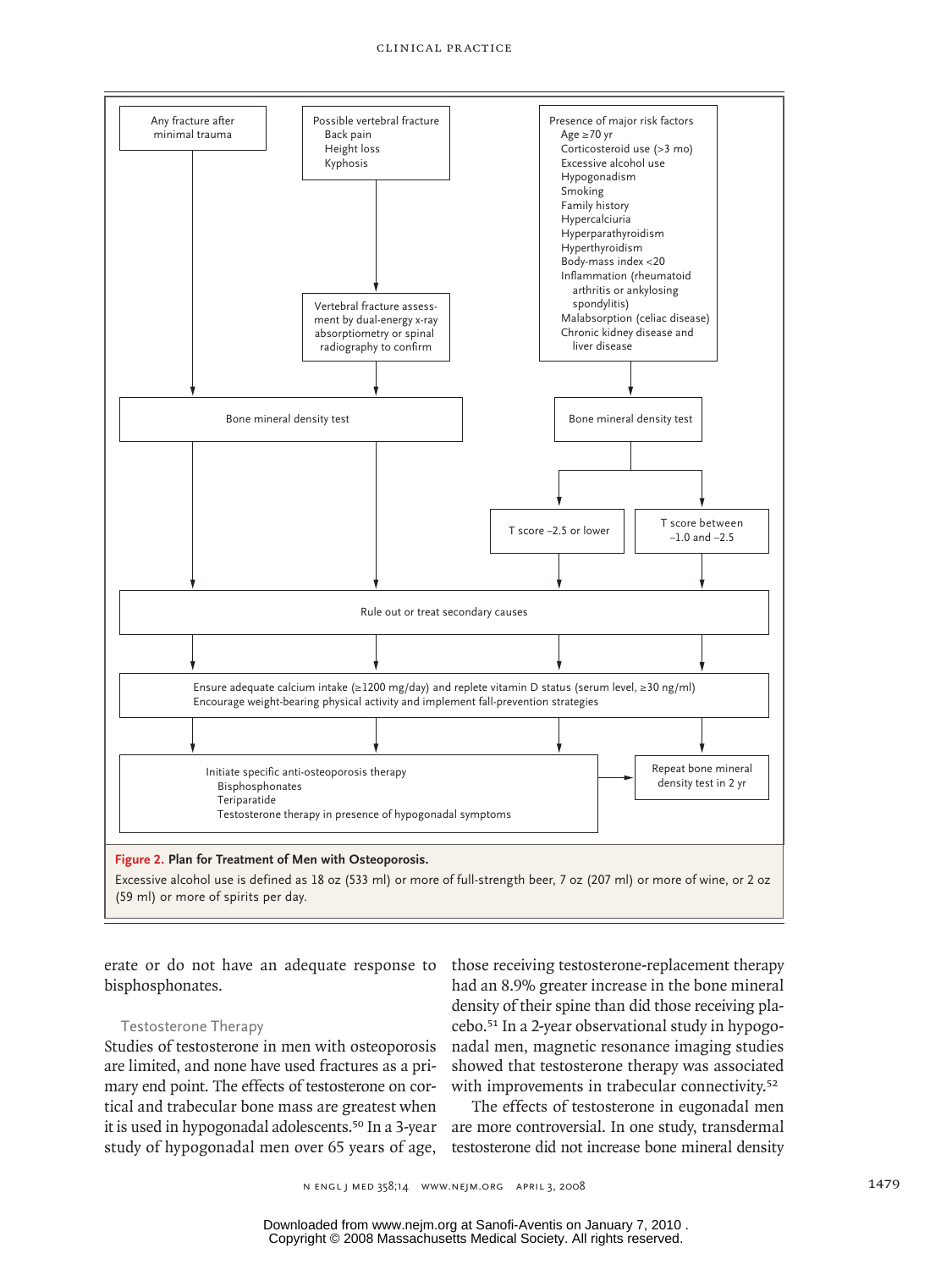| Table 4. General Preventive and Lifestyle Measures.* |  |  |  |
|------------------------------------------------------|--|--|--|
|------------------------------------------------------|--|--|--|

Weight-bearing exercise, including resistance training to improve muscle mass, strength, and balance, performed at least 3 times per week Adequate calcium intake (1200–1500 mg per day) through diet, supplements, or both Adequate vitamin D intake (800–2000 IU of vitamin D per day, especially

for men >65 years of age; target serum level of 25-hydroxyvitamin D, ≥30 ng/ml [75 nmol/liter]) Smoking cessation

Avoidance of excessive alcohol use†

Use of fall-prevention programs, including home-based interventions, visual assessment, balance exercises, and tai chi

\* Appropriate intake of calcium and vitamin D should be encouraged from childhood.

† Excessive use is defined as 18 oz (533 ml) or more of full-strength beer, 7 oz (207 ml) or more of wine, or 2 oz (59 ml) or more of spirits per day.

> in eugonadal elderly men over 65 years of age, as compared with placebo,<sup>53</sup> whereas intramuscular testosterone improved spinal bone mineral density in men with osteoporosis in observational studies.54,55 Differences in response may be related to pretreatment testosterone levels. In a prespecified analysis in the first study,<sup>53</sup> men with a testosterone level below 200 ng per deciliter had significant increases in spinal bone mineral density with treatment. The risks of testosterone therapy, which include polycythemia, sleep apnea, benign prostate enlargement, and possibly prostate cancer, argue against its use in eugonadal men with osteoporosis until additional data are available to support this strategy.

## AREAS OF UNCERTAINTY

The optimal interval at which to obtain follow-up bone mineral density measurements is controversial. An interval of 2 years seems reasonable in men whose care is managed with or without pharmacotherapy. The efficacy and safety of testosterone treatment for osteoporosis require further assessment. Reduction of nonvertebral and hip fractures with the use of oral bisphosphonates in men has yet to be demonstrated.

Data are limited on the cost-effectiveness of screening for and treating osteoporosis in men. In one analysis, the threshold probability for costeffective treatment was a 10-year risk of hip fracture that ranged from 2% at the age of 50 years to 6.5% at the age of 80 years.<sup>22</sup> Bone densitometry followed by bisphosphonate therapy may be cost-effective for U.S. men with osteoporosis who are 65 years of age or older and have had a previous clinical fracture and for those 80 years of age

or older with no previous fracture. This strategy may also be cost-effective for men as young as 70 years without a previous clinical fracture, if the cost of oral bisphosphonate therapy is below \$500 per year,56 as it is in some countries.

#### **GUIDELINES**

The International Society for Clinical Densitometry recommends bone mineral density screening in men 70 years of age or older and recommends earlier screening if there is a fragility fracture or other known condition conferring a predisposition to osteoporosis.57 Canadian clinical practice guidelines from 2002 recommend screening in men 65 years of age or older (though cost-effectiveness data are lacking).58 These guidelines recommend bisphosphonates as first-line treatment for men in this age group whose bone mineral density is in the osteoporotic range, for men over the age of 50 years who have had fractures and have a T score below −1.5, and for men of any age who have osteopenia and have taken corticosteroids for 3 or more months or who have hypogonadism. Recent National Osteoporosis Foundation guidelines<sup>59</sup> recommend pharmacologic therapy in men 50 years of age or older with hip or vertebral fractures; in men with a T score below −2.5; and in men with a T score between −1.0 and −2.5 with either a 10 year hip fracture probability of 3% or more or a total minimal trauma fracture probability of 20% or more.

#### Conclusions a nd **RECOMMENDATIONS**

Osteoporosis in men continues to be underdiagnosed and undertreated. In men 70 years of age or older and in younger men with clinical risk factors for osteoporosis, such as the man in the vignette, bone density should be measured by dual-energy x-ray absorptiometry. I would also measure levels of serum total testosterone and 25-hydroxyvitamin D. A calcium intake of at least 1200 mg per day and vitamin D supplementation of at least 800 IU per day should be recommended, as should regular weight-bearing exercise. A T score of −2.5 or less indicates bone loss; evidence of vertebral fracture would be an indication for pharmacologic therapy. An oral bisphosphonate, currently considered first-line treatment for osteoporosis in men, should be recommended, with patient education regarding potential side effects.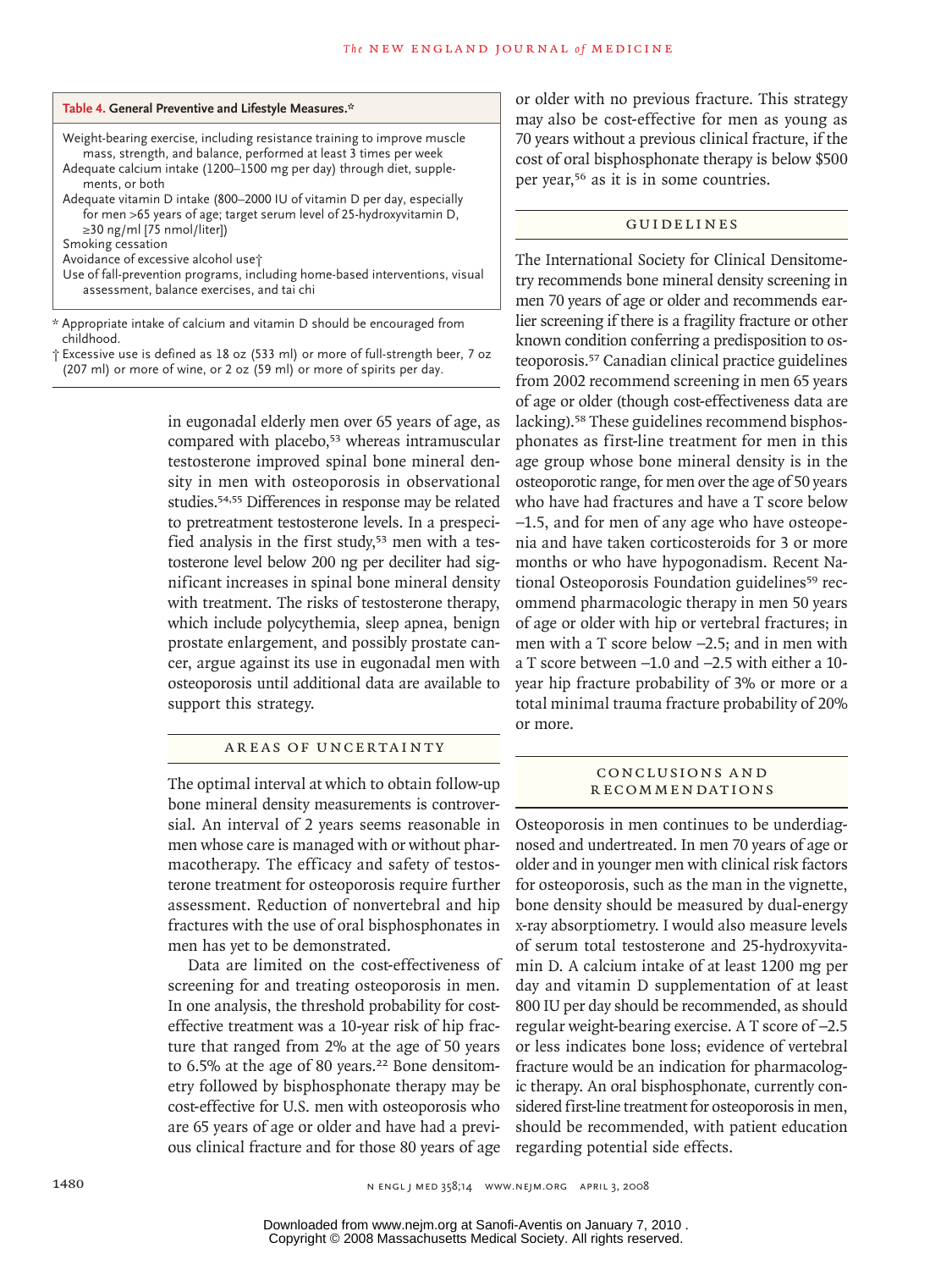Supported by grants from the University of Melbourne and the National Health and Medical Research Council of Australia.

Dr. Ebeling reports receiving consulting fees from Merck, Amgen, and GlaxoSmithKline, lecture fees from Merck and Eli Lilly, and research funding from Novartis, Amgen, and GlaxoSmithKline. No other potential conflict of interest relevant to this article was reported.

I thank Drs. Anjali Haikerwal and Robin Daly for their technical assistance in the preparation of the manuscript.

#### **References**

1. Gullberg B, Johnell O, Kanis JA. World-wide projections for hip fracture. Osteoporos Int 1997;7:407-13.

2. Jiang HX, Majumdar SR, Dick DA, et al. Development and initial validation of a risk score for predicting in-hospital and 1-year mortality in patients with hip fractures. J Bone Miner Res 2005;20:494-500. Chang KP, Center JR, Nguyen TV, Eis-**3.** man JA. Incidence of hip and other osteoporotic fractures in elderly men and women: Dubbo Osteoporosis Epidemiology Study. J Bone Miner Res 2004;19:532-6.

Jones G, White C, Nguyen T, Sam-**4.** brook PN, Kelly PJ, Eisman JA. Prevalent vertebral deformities: relationship to bone mineral density and spinal osteophytosis in elderly men and women. Osteoporos Int 1996;6:233-9.

O'Neill TW, Felsenberg D, Varlow J, **5.** Cooper C, Kanis JA, Silman AJ. The prevalence of vertebral deformity in European men and women: the European Vertebral Osteoporosis Study. J Bone Miner Res 1996;11:1010-8.

6. Cooper C, Atkinson EJ, O'Fallon WM, Melton LJ III. Incidence of clinically diagnosed vertebral fractures: a populationbased study in Rochester, Minnesota, 1985-1989. J Bone Miner Res 1992;7:221-7. 7. Khosla S, Lufkin EG, Hodgson SF, Fitzpatrick LA, Melton LJ III. Epidemiology and clinical features of osteoporosis in young individuals. Bone 1994;15:551-5.

Seeman E, Bianchi G, Khosla S, Kanis **8.** JA, Orwoll E. Bone fragility in men where are we? Osteoporos Int 2006;17: 1577-83.

Ebeling PR. Osteoporosis in men: **9.** new insights into aetiology, pathogenesis, prevention and management. Drugs Aging 1998;13:421-34.

10. Abbasi AA, Rudman D, Wilson CR, et al. Observations on nursing home patients with a history of hip fracture. Am J Med Sci 1995;310:229-34.

11. Looker AC, Mussolino ME. Serum 25hydroxyvitamin D and hip fracture risk in older U.S. white adults. J Bone Miner Res 2008;23:143-50.

12. Smith EP, Boyd J, Frank GR, et al. Estrogen resistance caused by a mutation in the estrogen-receptor gene in a man. N Engl J Med 1994;331:1056-61. [Erratum, N Engl J Med 1995;332:131.]

13. Morishima A, Grumbach MM, Simpson ER, Fisher C, Qin K. Aromatase deficiency in male and female siblings caused by a novel mutation and the physiological role of estrogens. J Clin Endocrinol Metab 1995;80:3689-98.

14. Szulc P, Delmans PD. Biochemical

markers of bone turnover in men. Calcif Tissue Int 2001;69:229-34.

15. Fink HA, Ewing SK, Ensrud KE, et al. Association of testosterone and estradiol deficiency with osteoporosis and rapid bone loss in older men. J Clin Endocrinol Metab 2006;91:3908-15.

16. Khosla S, Riggs BL, Atkinson EJ, et al. Effects of sex and age on bone microstructure at the ultradistal radius: a population-based noninvasive in vivo assessment. J Bone Miner Res 2006;21:124-31.

17. Riggs BL, Melton LJ, Robb RA, et al. A population-based assessment of rates of bone loss at multiple skeletal sites: evidence for substantial trabecular bone loss in young adult women and men. J Bone Miner Res 2008;23:205-14.

18. The European Prospective Osteoporosis Study (EPOS) Group. The relationship between bone density and incident vertebral fracture in men and women. J Bone Miner Res 2002;17:2214-21.

19. de Laet CE, van der Klift M, Hofman A, Pols HA. Osteoporosis in men and women: a story about bone mineral density thresholds and hip fracture risk. J Bone Miner Res 2002;17:2231-6.

20. Johnell O, Kanis J, Gullberg G. Mortality, morbidity, and assessment of fracture risk in male osteoporosis. Calcif Tissue Int 2001;69:182-4.

21. Kanis JA, Johnell O, Oden A, De Laet C, Mellstrom D. Diagnosis of osteoporosis and fracture threshold in men. Calcif Tissue Int 2001;69:218-21.

22. Kanis JA, Borgstrom F, De Laet C, et al. Assessment of fracture risk. Osteoporos Int 2005;16:581-9.

23. Meier C, Nguyen TV, Handelsman DJ, et al. Endogenous sex hormones and incident fracture risk in older men: the Dubbo Osteoporosis Epidemiology Study. Arch Intern Med 2008;168:47-54.

24. Meier C, Nguyen TV, Center JR, Seibel MJ, Eisman JA. Bone resorption and osteoporotic fractures in elderly men: the Dubbo Osteoporosis Epidemiology Study. J Bone Miner Res 2005;20:579-87.

25. Sambrook PN, Seeman E, Phillips SR, Ebeling PR. Preventing osteoporosis: outcomes of the Australian Fracture Prevention Summit. Med J Aust 2002;176:Suppl: S1-S16.

26. Kaptoge S, Armbrecht G, Felsenberg D, et al. Whom to treat? The contribution of vertebral X-rays to risk-based algorithms for fracture prediction: results from the European Prospective Osteoporosis Study. Osteoporos Int 2006;17:1369-81.

27. Lewiecki EM, Laster AJ. Clinical applications of vertebral fracture assessment by dual-energy x-ray absorptiometry. J Clin Endocrinol Metab 2006;91:4215-22.

Ferrar L, Eastell R. Identification of **28.** vertebral deformities in men: comparison of morphometric radiography and morphometric X-ray absorptiometry. Osteoporos Int 1999;10:167-74.

29. Ferrar L, Jiang G, Cawthon PM, et al. Identification of vertebral fracture and non-osteoporotic short vertebral height in men: the MrOS study. J Bone Miner Res 2007;22:1434-41.

30. Kanis JA, Black D, Cooper C, et al. A new approach to the development of assessment guidelines for osteoporosis. Osteoporos Int 2002;13:527-36.

31. Kanis JA, Oden A, Johnell O, et al. The use of clinical risk factors enhances the performance of BMD in the prediction of hip and osteoporotic fractures in men and women. Osteoporos Int 2007;18:1033-46. 32. Kukuljan S, Daly RM, Bass SL, et al. Does calcium-vitamin  $D_{3}$  fortified milk enhance the effects of exercise on BMD in older men: an 18 month randomised controlled trial. J Bone Miner Res 2006;21: Suppl 1:S184. abstract.

Michaëlsson K, Olofsson H, Jensevik **33.** K, et al. Leisure physical activity and the risk of fracture in men. PLoS Med 2007; 4(6):e199.

Chang JT, Morton SC, Rubenstein LZ, **34.** et al. Interventions for the prevention of falls in older adults: systematic review and meta-analysis of randomised clinical trials. BMJ 2004;328:680.

35. Tinetti ME. Preventing falls in elderly persons. N Engl J Med 2003;348:42-9.

36. Kiel DP, Magaziner J, Zimmerman S, et al. Efficacy of a hip protector to prevent hip fracture in nursing home residents: the HIP PRO randomized controlled trial. JAMA 2007;298:413-22.

37. Tang BM, Eslick GD, Nowson C, Smith C, Bensoussan A. Use of calcium or calcium in combination with vitamin D supplementation to prevent fractures and bone loss in people aged 50 years and older: a meta analysis. Lancet 2007;370: 657-66.

Ebeling PR, Wark JD, Yeung S, et al. **38.** Effects of calcitriol or calcium on bone mineral density, bone turnover, and fractures in men with primary osteoporosis: a two-year randomized, double blind, double placebo study. J Clin Endocrinol Metab 2001;86:4098-103.

39. Vieth R, Chan PC, MacFarlane GD. Efficacy and safety of vitamin  $D<sub>3</sub>$  intake exceeding the lowest observed adverse effect level. Am J Clin Nutr 2001;73:288-94. 40. Orwoll E, Ettinger M, Weiss S, et al.